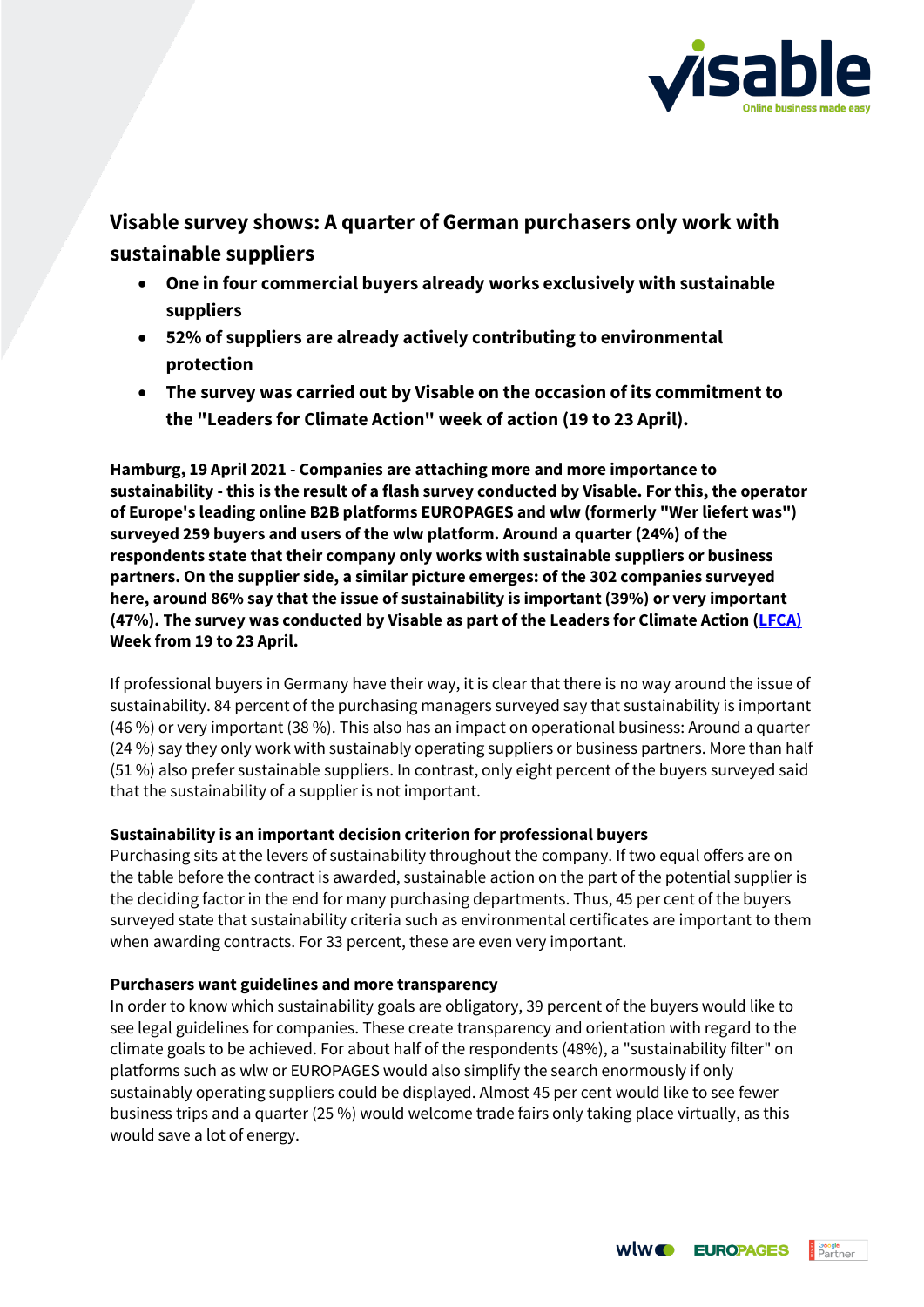

"The topic of environmental awareness is currently gaining a lot of importance in companies. We sense this in our daily conversations with our customers," knows Visable CEO Peter F. Schmid. "We already display environmental certifications of companies on our platforms. We will probably be able to offer a sustainability filter in the second half of the year, which is what the buyers want according to our survey. Currently, around 12,500 of the companies listed with us state that they have one or more sustainability certificates - and the trend is rising."

### **The relevance of trade fairs for companies is dwindling**

The Visable CEO is not surprised that trade fairs are becoming less and less popular and that virtual offers are preferred. Only recently, Visable conducted a representative survey with around 1,000 decision-makers from German SMEs (up to 500 employees) together with the opinion research institute Civey, in which more than half of all executives surveyed (56.4 per cent) said that the loss of leading trade fairs for their own industry represented only a minor loss or no loss at all. "The relevance of attendance fairs for companies is dwindling in many sectors. For them, the personnel, financial and, above all, ecological costs are often out of proportion to the benefits. The Corona pandemic in particular has shown that digitalis also possible. Companies are increasingly recognising the advantages of e-sourcing, digital platforms or virtual presentations of their products and services - they are significantly cheaper, more efficient and also more sustainable," says Peter F. Schmid.

### **Suppliers feel increased demand for sustainability**

The supplier side is also reacting to the growing ecological awareness of buyers. Half of the companies from Germany surveyed by Visable register an increasing demand on the topic of sustainability in relation to their own company. For about 22 percent, the demand is less pronounced but noticeable. In addition, more than half (52 %) of the companies state that there are already active contributions to environmental protection. At 30 percent, partial contributions have already been implemented in the company. In order to differentiate themselves from the competition, 44 percent of the companies would also mark on a platform such as wlw or EUROPAGES that they are a sustainable company and prove this, for example, with certificates. When it comes to measures that would make sustainable working easier, the suppliers are mostly in agreement with the buyers: 56 percent say they would reduce their business trips. Around 45 percent would like to see legal requirements for better sustainability in companies. And at 28 percent, more than a quarter could well do without trade fairs in the future.

### **Sustainability will continue to gain in importance**

Professional buyers and companies also agree on the future development: about 58 percent of the purchasing managers and 63 percent of the company representatives are of the opinion that the topic of sustainability will clearly gain in importance. More than 33 percent of the buyers and about 24 percent of the companies surveyed expect a slight increase in relevance. Only slightly more than three percent of the buyers and about five percent of the respondents from the companies believe that the sustainability aspect will become less important.

"Companies cannot shirk their responsibility with regard to sustainable action and the careful use of resources. Those who are economically successful must also give something back to society. Even if many companies are not yet able to manufacture their products or provide their services in a CO2-neutral way, a first step can be taken by CO2 offsetting their own consumption or by